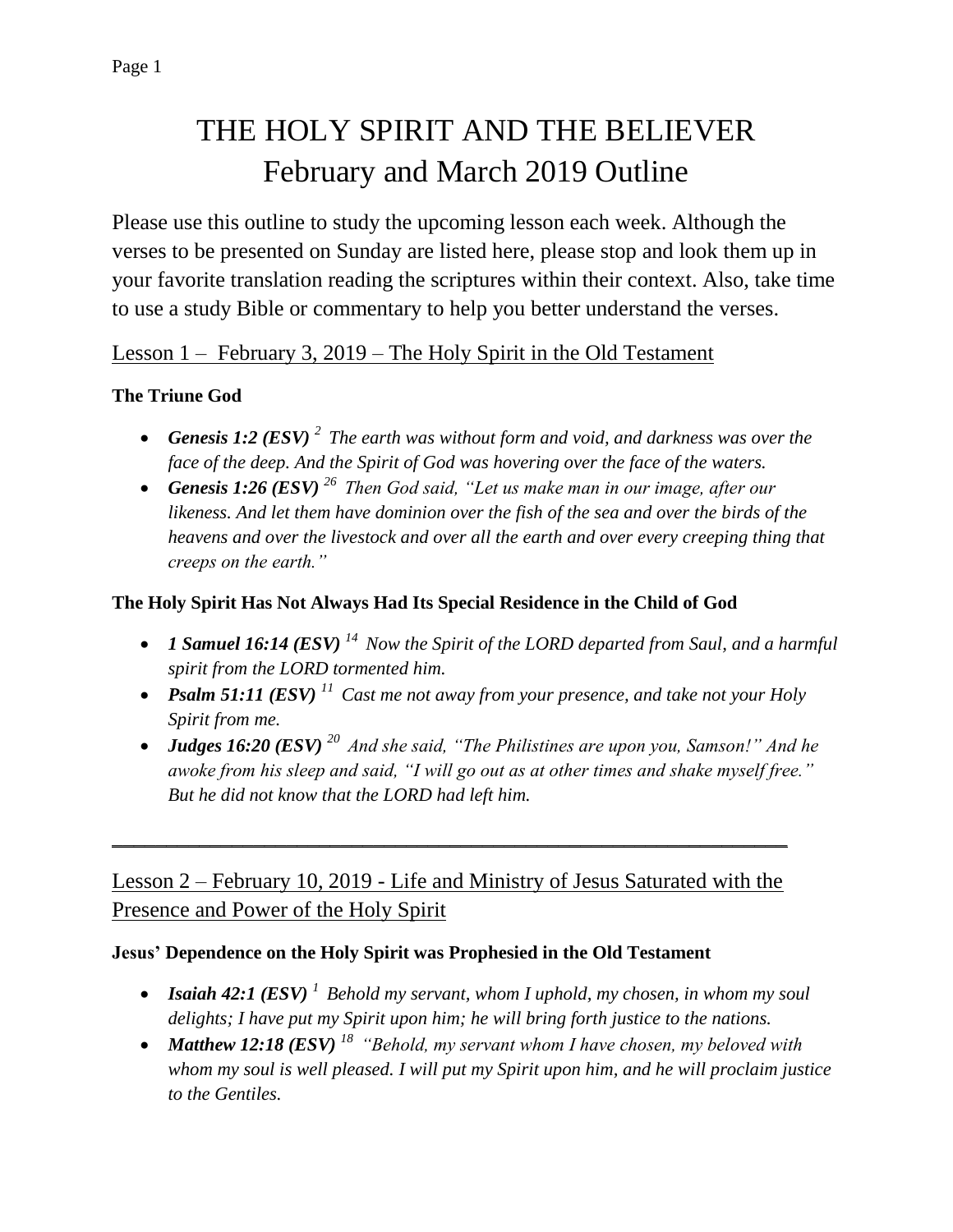## **Jesus Was Conceived by the Holy Spirit**

 *Luke 1:35 (ESV) <sup>35</sup>And the angel answered her, "The Holy Spirit will come upon you, and the power of the Most High will overshadow you; therefore the child to be born will be called holy—the Son of God.*

## **Holy Spirit Participated in Jesus' Baptism**

• *John 1:32 (ESV)*  $32$  *And John bore witness: "I saw the Spirit descend from heaven like a dove, and it remained on him.*

## **Jesus was Led by the Spirit**

- *Luke 4:1-2 (ESV) <sup>1</sup>And Jesus, full of the Holy Spirit, returned from the Jordan and was led by the Spirit in the wilderness <sup>2</sup>for forty days, being tempted by the devil. And he ate nothing during those days. And when they were ended, he was hungry.*
- *Luke 4:14 (ESV) <sup>14</sup>And Jesus returned in the power of the Spirit to Galilee, and a report about him went out through all the surrounding country.*
- *Luke 4:18 (ESV) <sup>18</sup>"The Spirit of the Lord is upon me, because he has anointed me to proclaim good news to the poor. He has sent me to proclaim liberty to the captives and recovering of sight to the blind, to set at liberty those who are oppressed,*

\_\_\_\_\_\_\_\_\_\_\_\_\_\_\_\_\_\_\_\_\_\_\_\_\_\_\_\_\_\_\_\_\_\_\_\_\_\_\_\_\_\_\_\_\_\_\_\_\_\_\_\_\_\_\_\_\_\_\_\_\_\_\_\_\_\_\_\_\_\_\_\_\_\_\_

# Lesson 3 – February 17, 2019 – Filled with the Spirit Then and Now

# **Waiting**

 *Acts 1:4-5 (ESV) <sup>4</sup>And while staying with them he ordered them not to depart from Jerusalem, but to wait for the promise of the Father, which, he said, "you heard from me; <sup>5</sup>for John baptized with water, but you will be baptized with the Holy Spirit not many days from now."*

# **The 'Birth of the Spirit'**

 *Acts 2:1-4 (ESV) <sup>1</sup>When the day of Pentecost arrived, they were all together in one place. <sup>2</sup>And suddenly there came from heaven a sound like a mighty rushing wind, and it filled the entire house where they were sitting. <sup>3</sup>And divided tongues as of fire appeared to them and rested on each one of them. <sup>4</sup>And they were all filled with the Holy Spirit and began to speak in other tongues as the Spirit gave them utterance.*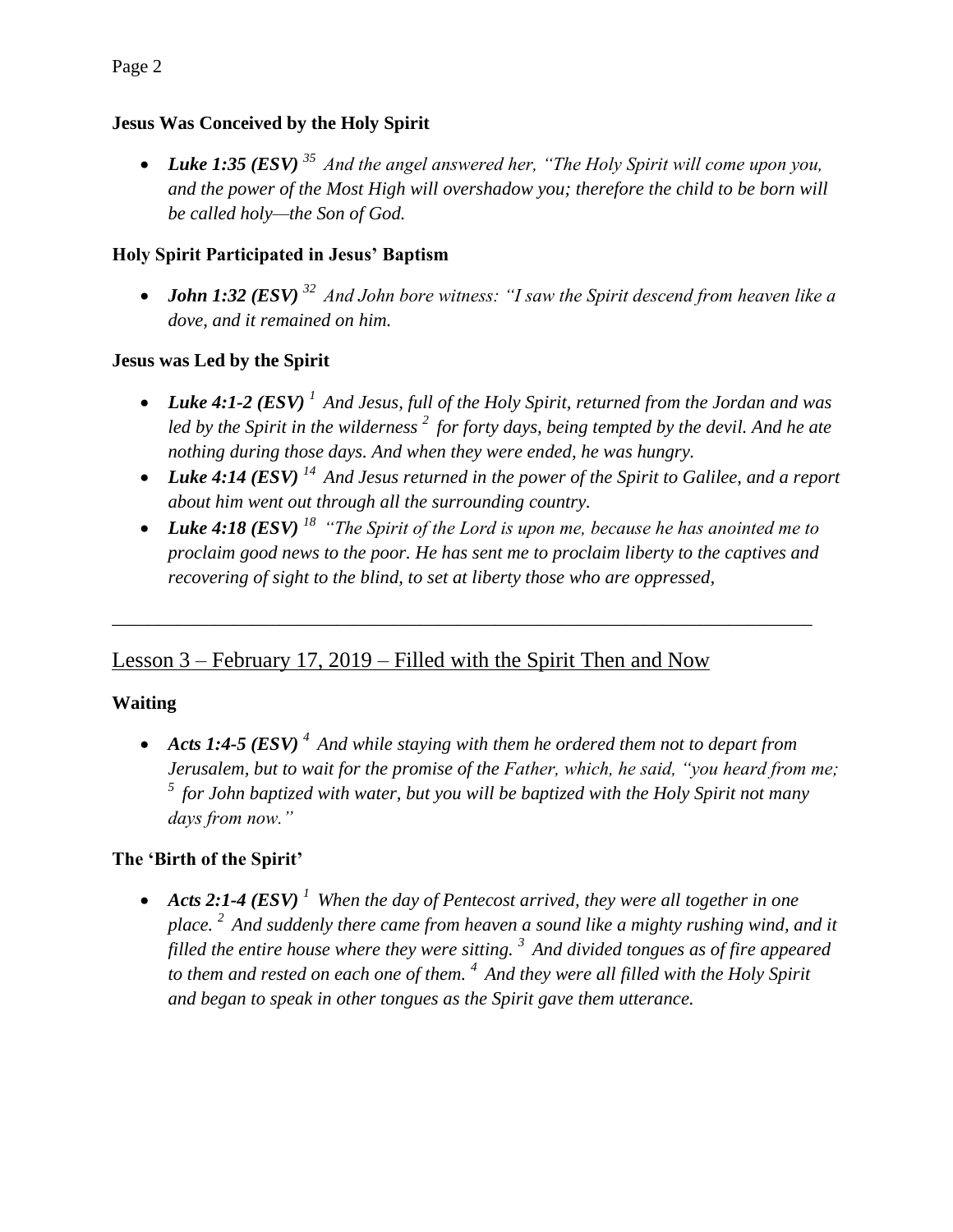## **Obedience to the Leading of the Spirit**

 *Romans 12:1 (ESV) <sup>1</sup>I appeal to you therefore, brothers, by the mercies of God, to present your bodies as a living sacrifice, holy and acceptable to God, which is your spiritual worship.* 

## **Thirsting and Trusting**

 *John 7:37-39 (ESV) <sup>37</sup>On the last day of the feast, the great day, Jesus stood up and cried out, "If anyone thirsts, let him come to me and drink. <sup>38</sup>Whoever believes in me, as the Scripture has said, 'Out of his heart will flow rivers of living water.'" <sup>39</sup>Now this he said about the Spirit, whom those who believed in him were to receive, for as yet the Spirit had not been given, because Jesus was not yet glorified.* 

# Lesson 4– February 24, 2019 – The Holy Spirit in the Gospels

The majority of Christ's teaching concerning the Holy Spirit can be found in *John 14-16.*

 $\_$  , and the set of the set of the set of the set of the set of the set of the set of the set of the set of the set of the set of the set of the set of the set of the set of the set of the set of the set of the set of th

# **The Comforter/Helper/Counselor and the Believer's Permanent Possession**

• *John 14:16 (ESV)* <sup>16</sup> And I will ask the Father, and he will give you another Helper, to *be with you forever,*

# **Spirit of Truth**

 *John 15:26 (ESV) <sup>26</sup>"But when the Helper comes, whom I will send to you from the Father, the Spirit of truth, who proceeds from the Father, he will bear witness about me.*

**The Believer is Intimately Joined with the Spirit.**

 *John 14:17 (ESV) <sup>17</sup>even the Spirit of truth, whom the world cannot receive, because it neither sees him nor knows him. You know him, for he dwells with you and will be in you.* 

\_\_\_\_\_\_\_\_\_\_\_\_\_\_\_\_\_\_\_\_\_\_\_\_\_\_\_\_\_\_\_\_\_\_\_\_\_\_\_\_\_\_\_\_\_\_\_\_\_\_\_\_\_\_\_\_\_\_\_\_\_\_\_\_\_\_\_\_\_\_\_\_\_\_\_

# Lesson 5 – March 3, 2019 –Why Was the Holy Spirit Sent?

# **To Impart Christ's Life to Us**

• *John 14:26 (ESV)*  $^{26}$  *But the Helper, the Holy Spirit, whom the Father will send in my name, he will teach you all things and bring to your remembrance all that I have said to you.*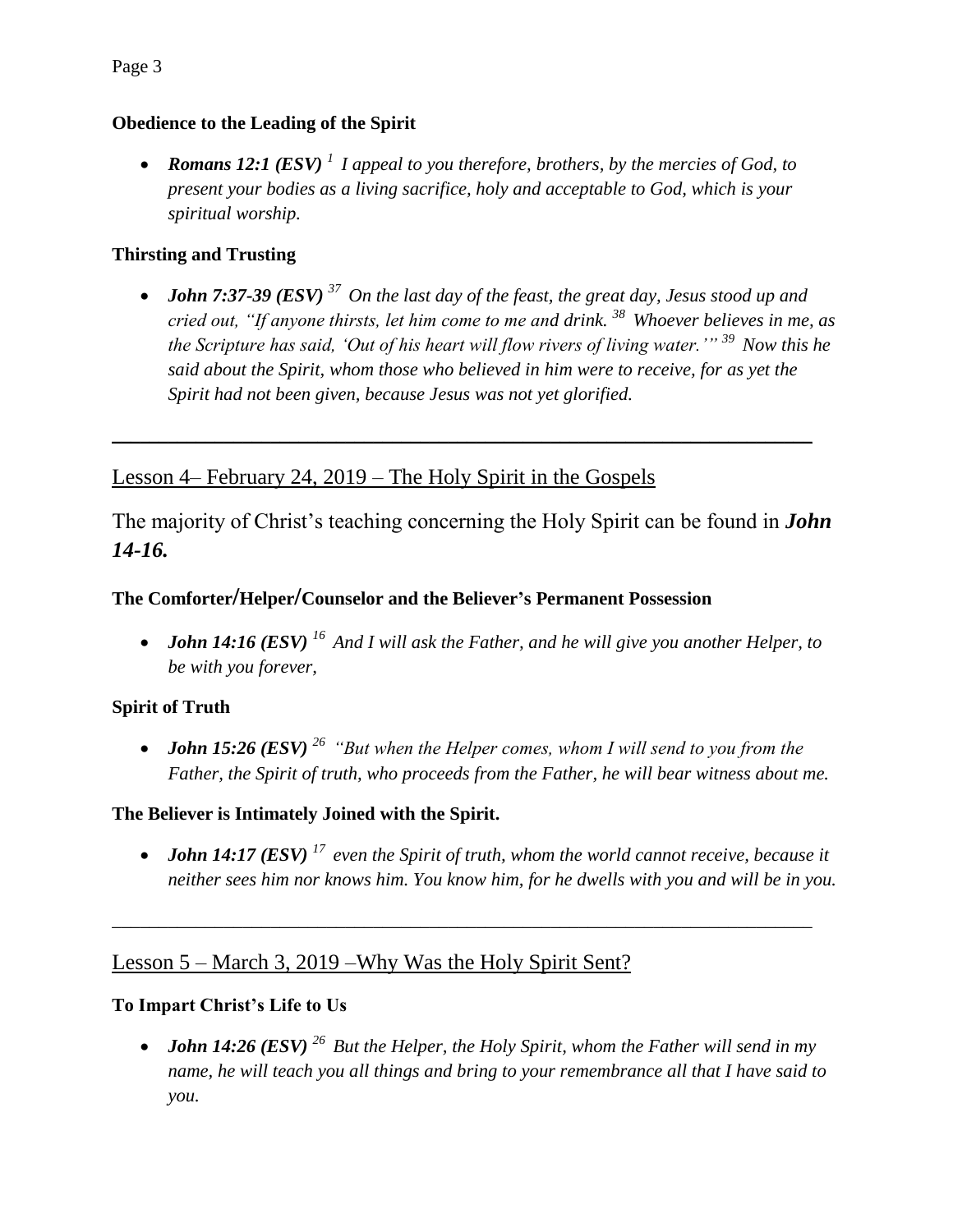#### **For Fruit Bearing**

 *John 15:16 (ESV) <sup>16</sup>You did not choose me, but I chose you and appointed you that you should go and bear fruit and that your fruit should abide, so that whatever you ask the Father in my name, he may give it to you.*

#### **The Work of the Holy Spirit in the Life of the Believer**

- *Galatians 5:22-23 (ESV) <sup>22</sup>But the fruit of the Spirit is love, joy, peace, patience, kindness, goodness, faithfulness, <sup>23</sup>gentleness, self-control; against such things there is no law.*
- *John 4:14 (ESV) <sup>14</sup>but whoever drinks of the water that I will give him will never be thirsty again. The water that I will give him will become in him a spring of water welling up to eternal life."*

\_\_\_\_\_\_\_\_\_\_\_\_\_\_\_\_\_\_\_\_\_\_\_\_\_\_\_\_\_\_\_\_\_\_\_\_\_\_\_\_\_\_\_\_\_\_\_\_\_\_\_\_\_\_\_\_\_\_\_\_\_\_\_\_

# Lesson 6 – March 10, 2019 –Sealed by the Holy Spirit

#### **What Being Sealed by the Spirit Means**

- *Ephesians 1:13-14 (ESV) <sup>13</sup>In him you also, when you heard the word of truth, the gospel of your salvation, and believed in him, were sealed with the promised Holy Spirit, <sup>14</sup>who is the guarantee of our inheritance until we acquire possession of it, to the praise of his glory.*
- *2 Corinthians 1:21-22 (ESV) <sup>21</sup>And it is God who establishes us with you in Christ, and has anointed us, <sup>22</sup>and who has also put his seal on us and given us his Spirit in our hearts as a guarantee.*

#### **First Installment of Our Inheritance**

 *Ephesians 2:8-9 (ESV) <sup>8</sup>For by grace you have been saved through faith. And this is not your own doing; it is the gift of God, <sup>9</sup>not a result of works, so that no one may boast.*

*\_\_\_\_\_\_\_\_\_\_\_\_\_\_\_\_\_\_\_\_\_\_\_\_\_\_\_\_\_\_\_\_\_\_\_\_\_\_\_\_\_\_\_\_\_\_\_\_\_\_\_\_\_\_\_\_\_\_\_\_\_\_\_\_\_\_\_\_\_\_\_\_\_\_\_\_*

## Lesson 7 – March 17, 2019 – Indwelt by the Spirit

#### **God Lives In Us**

 *1 Corinthians 3:16 (ESV) <sup>16</sup>Do you not know that you are God's temple and that God's Spirit dwells in you?*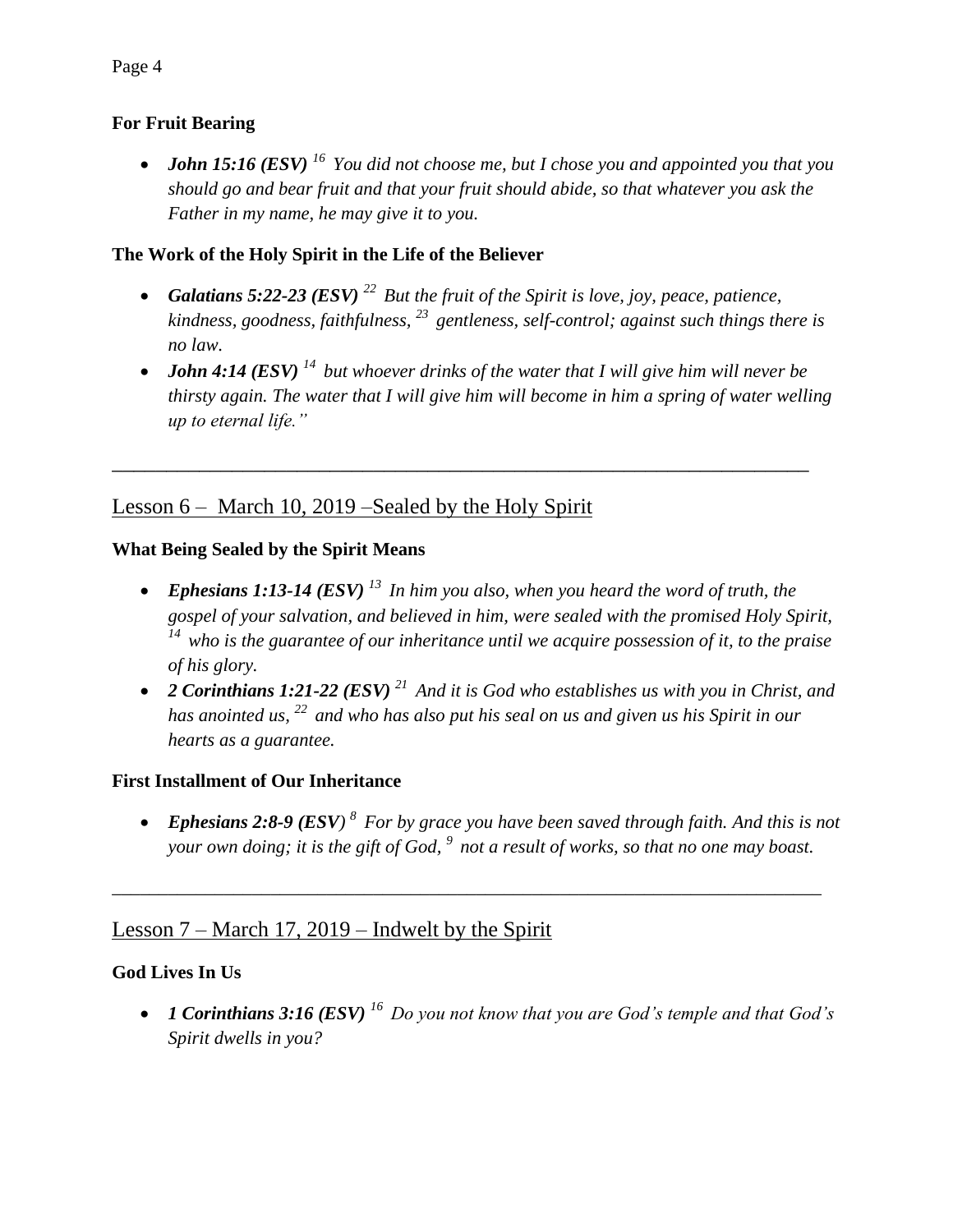#### **The Purpose of the Indwelling Spirit**

 *Romans 8:9-11 (ESV) <sup>9</sup>You, however, are not in the flesh but in the Spirit, if in fact the Spirit of God dwells in you. Anyone who does not have the Spirit of Christ does not belong to him. <sup>10</sup>But if Christ is in you, although the body is dead because of sin, the Spirit is life because of righteousness. <sup>11</sup>If the Spirit of him who raised Jesus from the dead dwells in you, he who raised Christ Jesus from the dead will also give life to your mortal bodies through his Spirit who dwells in you.*

**Indwelling is Not Filling (**Indwelling has to do with our faith and not our behavior. Filling has to do with our behavior.)

 *Ephesians 4:30 (ESV) <sup>30</sup>And do not grieve the Holy Spirit of God, by whom you were sealed for the day of redemption.*

\_\_\_\_\_\_\_\_\_\_\_\_\_\_\_\_\_\_\_\_\_\_\_\_\_\_\_\_\_\_\_\_\_\_\_\_\_\_\_\_\_\_\_\_\_\_\_\_\_\_\_\_\_\_\_\_\_\_\_\_\_\_\_\_\_\_

## Lesson 8 – March 24–The Holy Spirit Convicts, Regenerates, Baptizes

#### **Convicts**

 *John 16:7-11 (ESV) <sup>7</sup>Nevertheless, I tell you the truth: it is to your advantage that I go away, for if I do not go away, the Helper will not come to you. But if I go, I will send him to you. <sup>8</sup>And when he comes, he will convict the world concerning sin and righteousness and judgment: <sup>9</sup>concerning sin, because they do not believe in me; <sup>10</sup>concerning righteousness, because I go to the Father, and you will see me no longer; <sup>11</sup>concerning judgment, because the ruler of this world is judged.* 

#### **Regenerates**

 *John 3:6-7 (ESV) <sup>6</sup>That which is born of the flesh is flesh, and that which is born of the Spirit is spirit. <sup>7</sup>Do not marvel that I said to you, 'You must be born again.'*

#### **Baptizes**

 *Mark 1:7-8 (ESV) <sup>7</sup>And he preached, saying, "After me comes he who is mightier than I, the strap of whose sandals I am not worthy to stoop down and untie. <sup>8</sup>I have baptized you with water, but he will baptize you with the Holy Spirit."*

 $\overline{a_1}$  ,  $\overline{a_2}$  ,  $\overline{a_3}$  ,  $\overline{a_4}$  ,  $\overline{a_5}$  ,  $\overline{a_6}$  ,  $\overline{a_7}$  ,  $\overline{a_8}$  ,  $\overline{a_9}$  ,  $\overline{a_9}$  ,  $\overline{a_9}$  ,  $\overline{a_9}$  ,  $\overline{a_9}$  ,  $\overline{a_9}$  ,  $\overline{a_9}$  ,  $\overline{a_9}$  ,  $\overline{a_9}$  ,

## Lesson 9 – March 31, 2019 – Walking Daily in the Spirit

#### **The Biblical 'Norm' is to Walk in the Spirit**